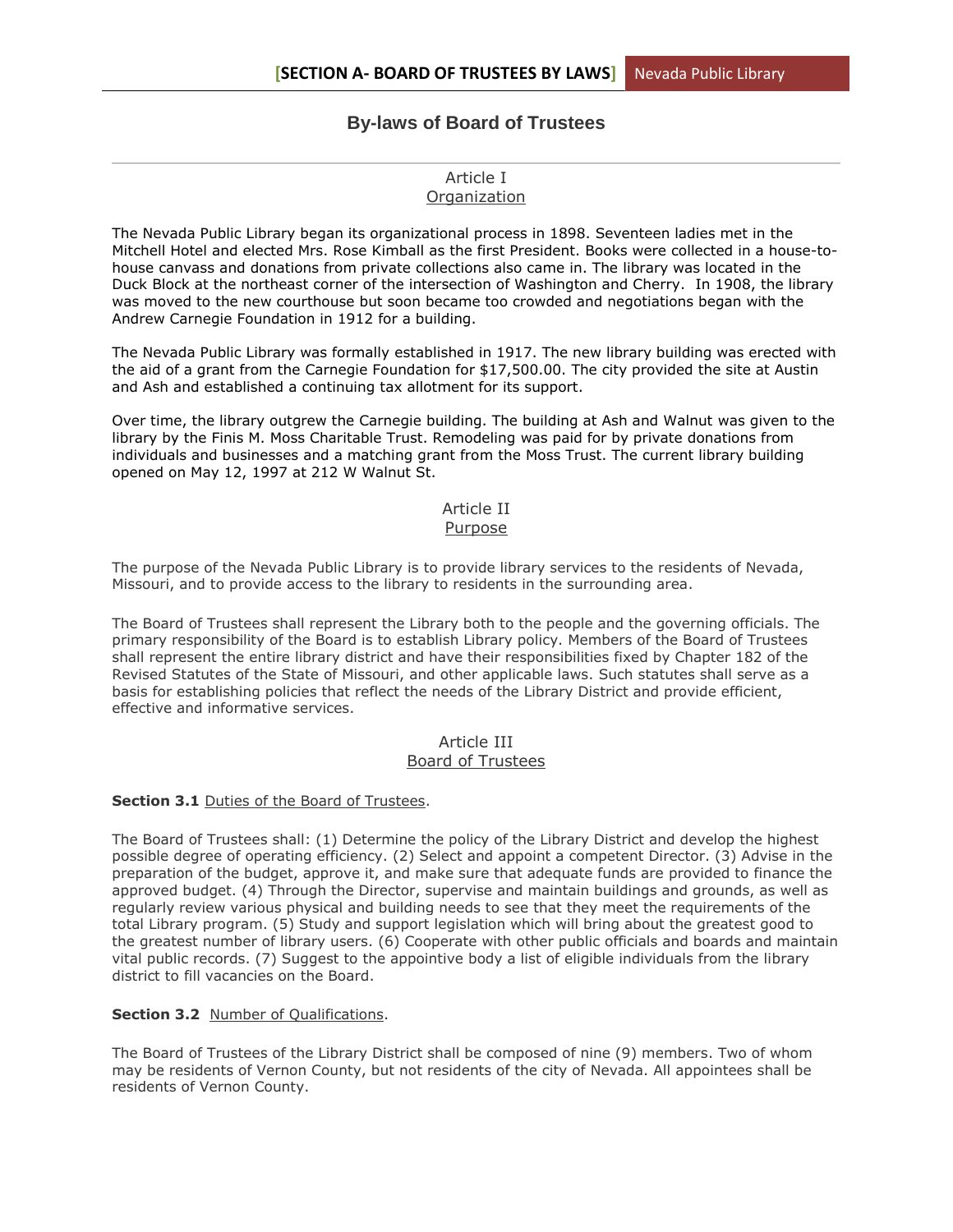### **Section 3.3** Organizational Calendar.

The fiscal year of the Library District shall be from July 1 to June 30 of each year.

The Board year shall be from July 1 to June 30 of each year.

### **Section 3.4** Term of Office.

A Full Term of Office shall be a period of three (3) years. Terms of Office shall be staggered such that no more than three (3) Terms of Office shall expire in any given year. When possible, Trustees shall be appointed for a Full Term of Office. Appointments for a vacancy in an unexpired Term of Office shall be made only for the unexpired portion of that Term.

When possible all Full Term Appointments and Partial Term Appointments of Office shall coincide with the Board year such that new appointments will begin on July 1 of the Board Year. Expiring appointments shall end on June 30 of the Board Year.

#### **Section 3.5** Resignations. Vacancies.

Any Resignation or Vacancy which occurs in the unexpired Term of a Trustee shall be filled by appointment by the Mayor of the City of Nevada.

A Letter of Resignation shall be sent, by the resigned, to the President of the Board, with a copy to the Director of the Library. Upon receipt of a Letter of Resignation, the President or Secretary shall immediately cause the Mayor to be notified of the Vacancy and a request that the Mayor appoint a Trustee to fill the unexpired portion of the Term. Notification of the Vacancy may be delegated to the Director of the Library.

# **Section 3.6** Term Limits.

No Trustee shall serve more than three (3) full Term appointments. Trustees shall be expected to resign from the Board at the completion of this Term Limit.

In the absence of an announced appointment by the Mayor, Trustees shall be expected to maintain the duties of their appointment until such time when a successor is appointed and qualified.

#### **Section 3.7** Compensation.

Members of the Board of Trustees will be volunteers and serve without financial consideration from the Library District. All travel, meals, subsistence to attend Board meetings, shall be at the sole expense of the individual Members.

#### **Section 3.8** Public Officials.

For the purpose of insuring effective and responsible governance of the Library District, the members of the Board of Trustees shall be considered to be Public Officials, not employees. All Board discussion concerning any member of the Board of Trustees shall be conducted in compliance with Chapter 610 of the Revised Statutes of the State of Missouri (Sunshine Law), and other applicable laws governing public meetings.

#### **Section 3.9** Attendance at Meetings.

Members of the Board of Trustees are expected to attend meetings of the Board. The Board of Trustees may request resignation of any member who has been absent for three (3) consecutive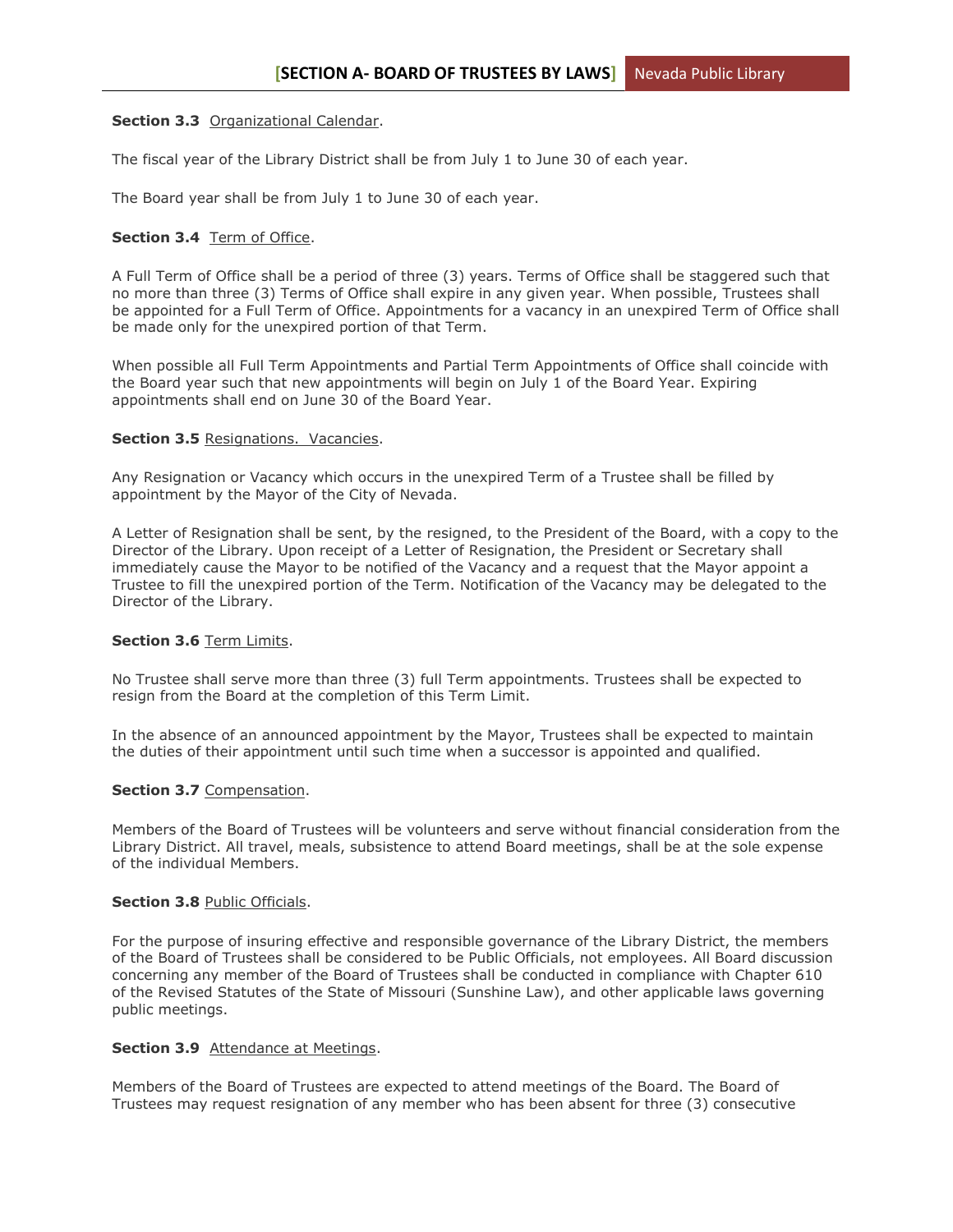Board meetings or four (4) meetings during a twelve (12) month period. Board members are expected to inform the Library Director when they are unable to attend a meeting.

### **Section 3.10** Board Censure.

In the event of misconduct or neglect of duty by any member of the Board of Trustees, the Board may publicly reprimand a fellow Trustee through a vote of Censure.

A Motion of Censure may be brought to the Board of Trustees at any time and by any member of the Board of Trustees during a Regular or Special Meeting of the Board of Trustees. A Motion of Censure may only be passed by an affirmative vote of no less than two-thirds (2/3) of the Board of Trustees.

Upon approval of a Motion of Censure, the President or Secretary shall in a timely manner cause the appointing authority to be notified of the Board Censure. Said notification shall state the reason for the Censure and ask the appointing body to address the issue of misconduct or neglect of duty sited by the Board of Trustees.

### Article IV **OFFICERS**

### **Section 4.1** Officers.

The Officers of the Board shall be a President, a Vice-President, a Secretary and a Treasurer.

#### **Section 4.2** Election and Terms of Officers.

At the regular meeting in June of each year, the Board shall nominate and elect, from its members, a President, Vice-President, Secretary and Treasurer. Candidates, so elected, shall take office on July 1 of said year. No person shall be nominated for, or hold, more than one (1) office at a time.

Officers so elected shall hold office for a Term of one (1) year or until their respective successors are elected and qualified. Any member completing a Full Term of Office as an Officer may be re-elected to a second Term of Office. No member shall be re-elected to any Office for more than two (2) consecutive Terms. No Trustee shall serve more than two (2) Full Term appointments or combination of Full Term appointments and partial term appointments totaling more than two and one-half (2 1/2) consecutive years in the same Office.

#### **Section 4.3** Vacancy in Office.

Any vacancy occurring in any of the Offices of the Board of Trustees shall be filled by nomination and election at the next regular meeting of the Board. Any person elected to Office to fill such vacancy shall hold Office until the next regular Election of Officers.

#### **Section 4.4** President. Duties of.

It shall be the duty of the President to preside at all meetings of the Board of Trustees and to appoint all Committees not otherwise provided for. The President shall perform all duties provided by law. The President shall be the chief executive of the Library Board and, in general, do all things customarily provided by said Office, and shall be an ex-officio member of all Committees of the Board. The President shall vote on all matters before the Board.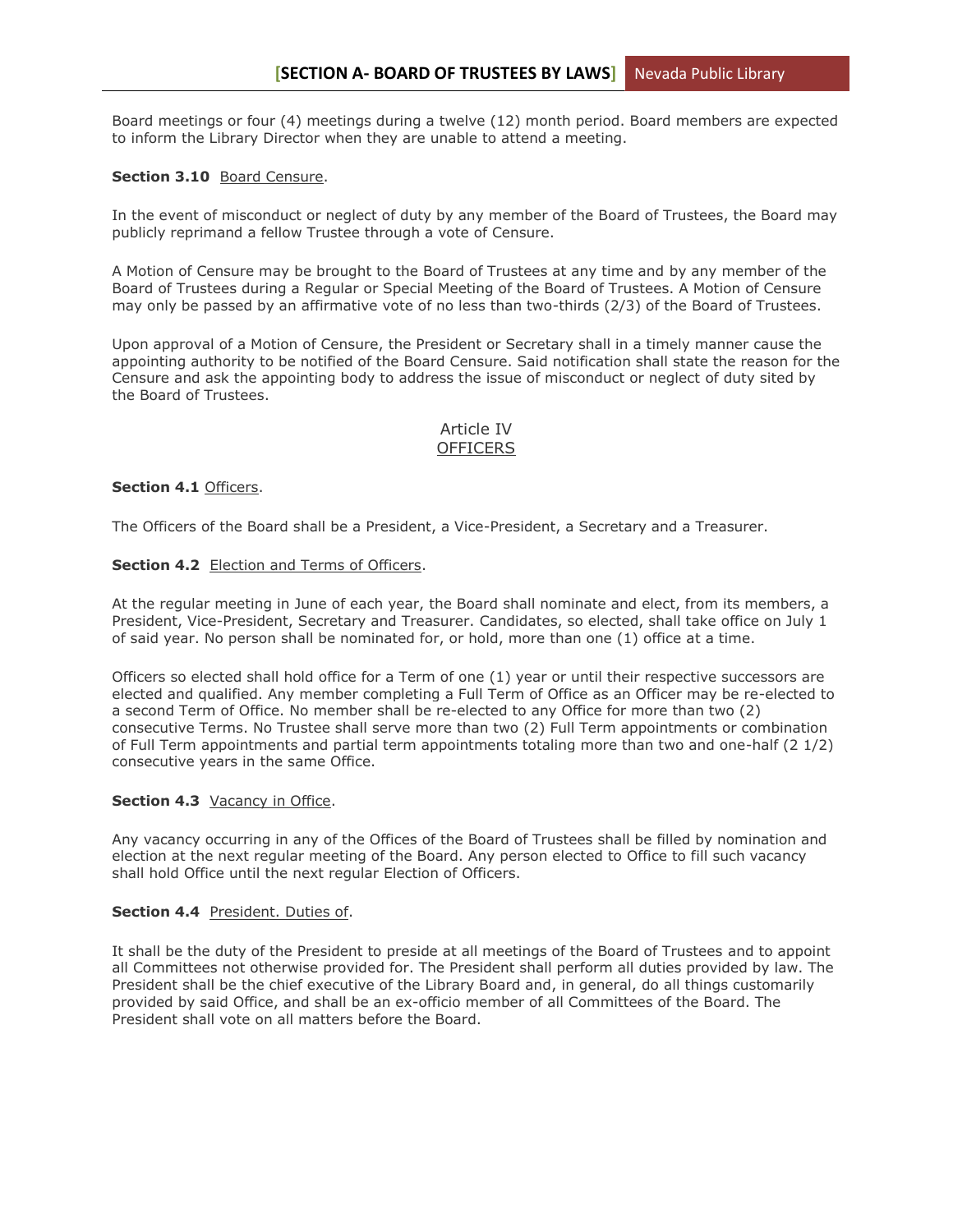# **Section 4.5** Vice-President. Duties of.

In case of absence, inability or refusal to act, of the President, the duties of that Office, as above provided, shall devolve upon the Vice-President. In case a vacancy occurs in the Office of the President, then, in such event, the Vice-President shall perform all functions of the President until a successor for the unexpired term is elected.

#### Section 4.6 Secretary. Duties of.

In case of absence, inability or refusal to act of the President or Vice-President, then, in such event, the duties of that office, as above provided, shall devolve upon the Secretary. The Secretary shall be responsible for all official correspondence of the Board of Trustees, and shall cause a permanent record of the proceedings of the Board to be kept. The Secretary shall be responsible for the oversight of all policy of the Library District governing public meetings and access to public records and to perform such other duties as, from time to time, the Board may direct.

The Board of Trustees may delegate such duties as may be desired, and as may be approved by the Board to a Recording Secretary. The Recording Secretary may or may not be an employee of the District, but in performing such duties shall be considered within the direct employ of the Board, and shall serve at its pleasure. Such delegation shall in no way, however, relieve the Secretary from responsibility for the performance of statutory duties.

### **Section 4.7** Treasurer. Duties of.

In case of absence, inability or refusal to act of the President, Vice-President or Secretary, then, in such event, the duties of that office, as above provided, shall devolve upon the Treasurer. The Treasurer shall be responsible for the oversight of all financial policy pertaining to the Library District. In addition, the Treasurer shall insure that positions on the Board or with the administration of the District which deal with funds shall be sufficiently bonded, at the cost of the District to protect the District's financial interests.

The Treasurer shall delegate normal supervision of financial duties to the Director of the Library District, who shall present to the Board, at its regular meetings, a complete financial report.

# Article V Meetings of the Board of Trustees

#### **Section 5.1** Regular Meetings.

The regular meetings of the Board of Trustees shall be held at the library at 212 W. Walnut on the fourth Thursday of each month at 5:15 p.m., unless otherwise scheduled.

# **Section 5.2** Notice of Meetings.

Notice of regular meetings shall be emailed, or delivered, to every member of the Board of Trustees at least three (3) days before the date of said meeting. Meeting notices shall also be publicly posted, in accordance with the Revised Statues of the State of Missouri, in District buildings in which direct services are provided to the public.

# **Section 5.3** Special Meetings.

The President of the Board may, or at the request of three (3) members of the Board of Trustees, call a special meeting of said Board, stating the object of said meeting. Trustees shall be given a minimum of twenty-four (24) hours prior notice of any such special meeting unless good cause justifies departure from this requisite, in which case such good cause shall be stated in the minutes of the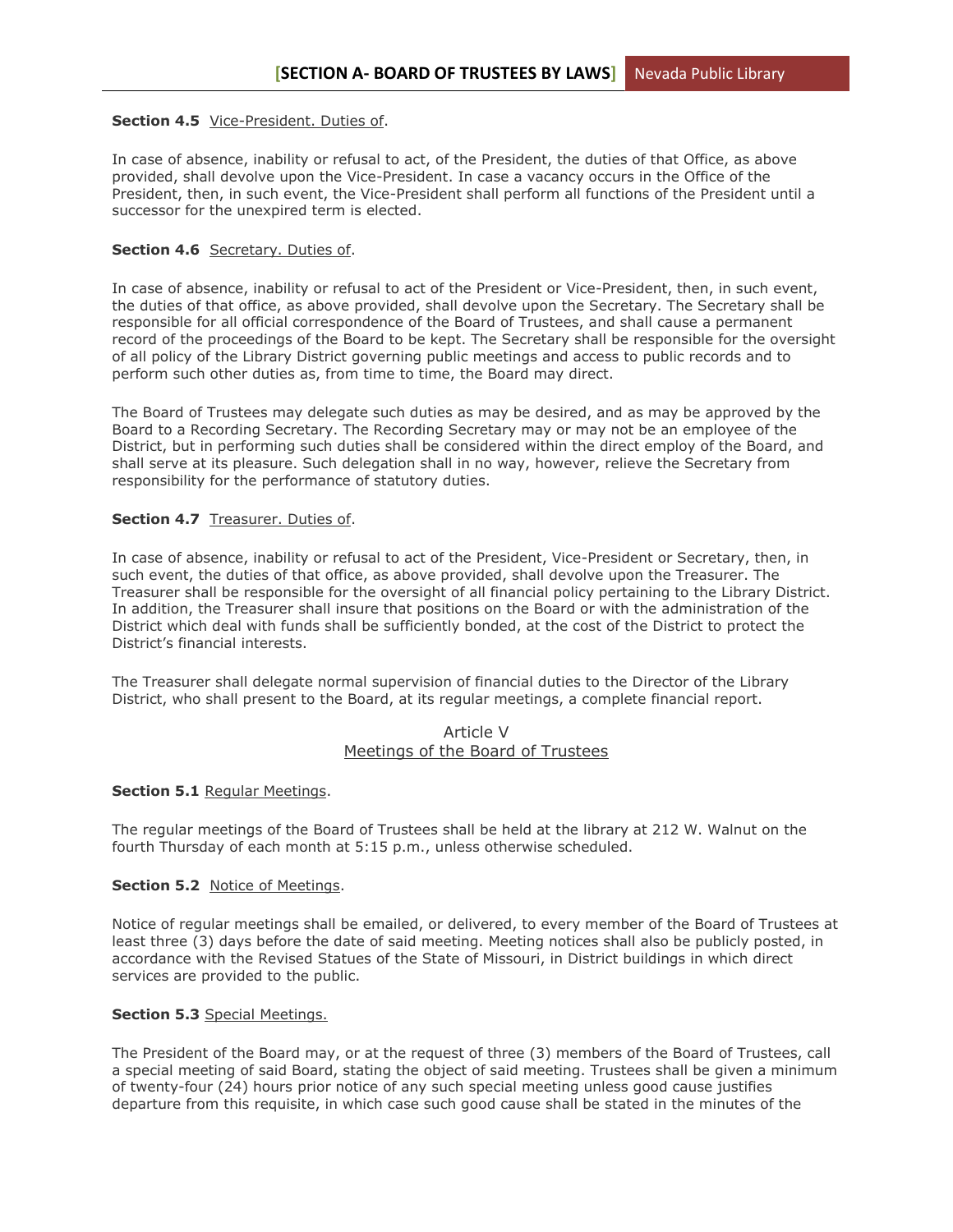meeting. No business shall be transacted at said special meeting except as stated in the call thereof, without the unanimous consent of all members of the Board of Trustees.

All special meetings must be held with a minimum of twenty-four (24) hours public notice and at a place reasonably accessible to the public, unless good cause justifies departure for these requisites, in which case such good cause shall be stated in the minutes of the meeting.

#### **Section 5.4** Executive Session/Meeting.

Executive Session/Meeting may be called by the President or at the request of three (3) members of the Board of Trustees. Only those items as defined by Chapter 610 of the Revised Statutes of the State of Missouri (Sunshine Law), and other applicable laws governing public meetings may be discussed during an Executive Session/Meeting.

### **Section 5.5** Quorum.

A simple majority of the current appointed Board shall constitute a quorum for the transaction of business at all meetings of the Board of Trustees. In the event that a quorum shall not be present, a majority of those present may adjourn said meeting, once the time and place of the next meeting is established. No other notices of such adjournment shall be required.

### **Section 5.6** Public Records.

All minutes of the Nevada Public Library Board shall be considered open records except those protected under applicable Statutes of the State of Missouri. Minutes shall be made available to the public upon approval by the Board of Trustees.

### **Section 5.7** Parliamentary Law.

In all matters of procedures not specifically covered herein, the Board shall be guided by the rule of reason. The Trustees, through a simple majority may require that meetings be conducted according to Robert's Rule of Order.

# Article VI Library Director

# **Section 6.1** Director and Library Staff. Employment and Compensation.

The Board of Trustees shall retain powers of hiring, evaluating, remunerating and disciplining the Director of the Library District under general personnel policies as established by the Board (references to the supervisor or Director in these policies shall be constructed as meaning the Board as a whole). Annual evaluations of the Director shall be conducted by the Board of Trustees.

# **Section 6.2** Director and Library Staff. Duties of:

The Director shall be the Executive Officer of the Board and Administrative Officer of the Library and shall serve at the pleasure of the Board of Trustees.

The Director shall be held responsible to the Municipal Library District for the care of the buildings and the equipment, for interviewing and hiring of new personnel, for direction of staff members, for dismissal of staff when necessary, for the efficiency of the Library's service, and for the operation of the Library under the financial conditions set forth in the annual budget.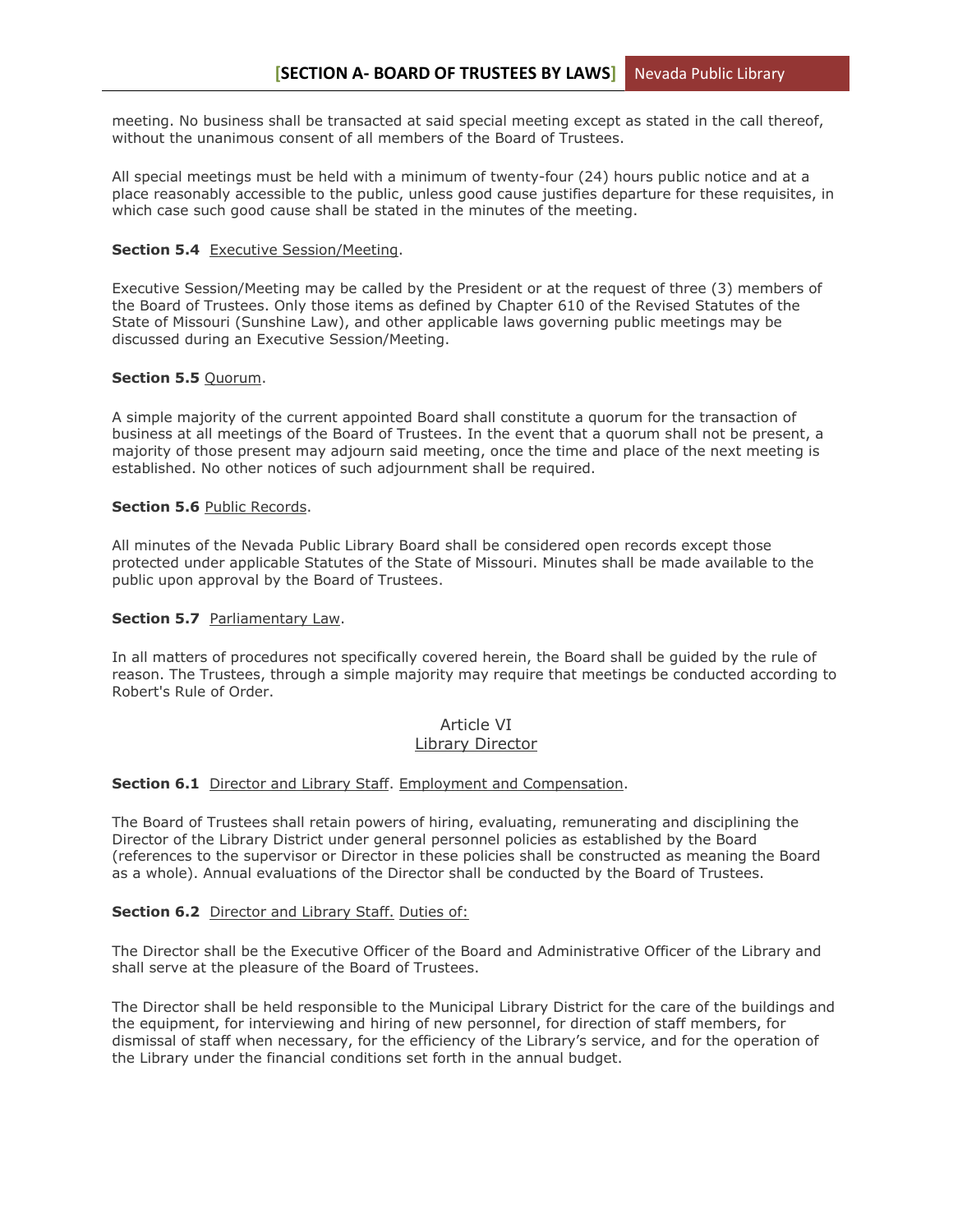The Director shall attend all Board meetings except those at which his or her appointment or salary is to be discussed or decided. The Director will make an annual report to the Board of Trustees stating the condition of the Library and its services. As a Public Record, the report shall be submitted to the Mayor of the City of Nevada and to the Missouri State Library by the Board of Trustees of the Library District.

# Article VII Committees

#### **Section 7.1** Committees.

The following standing committees shall be appointed by the President:

Budget and Finance Committee

Materials Committee

Building and Grounds Committee

Each committee shall consist of a Chairman and at least two other members of the Library Board. The President of the Board and the Director of the Library shall be ex-officio members of all standing committees.

Special committees may be appointed by the President upon instruction of the Board or as indicated by special needs. Such committees shall serve until the completion of the work for which they were created, or until they are terminated by action of the Board.

# Article VIII Indemnification

The Nevada Public Library will defend, indemnify and hold harmless any one or all of the Trustees of the Library for any mistake of judgment or other action taken in good faith by the Trustees in performance of their statutory duties, unless resulting from willful negligence or bad faith. The foregoing right of indemnification shall be in addition to, and not exclusive of, all other rights to which such Trustee may be entitled.

The Board of Trustees, at its discretion, may authorize the purchase of a policy or policies of insurance against liability, by the Board, and its employees to indemnify any person pursuant to this By-law, which shall contain such terms and conditions as the Board may deem appropriate to the extent and in the manner permitted by law.

#### Article IX

#### Professional Services

The Board may, at its discretion, authorize a qualified attorney-at-law to represent the Board of Trustees in legal matters.

An audit of all accounts of the Library District shall be made a least every five years. An annual financial review will be prepared by a certified public accounting firm appointed by the Board of Trustees and shall be a public document. The Board may vote to have an audit of financial records performed annually (in June) if desired.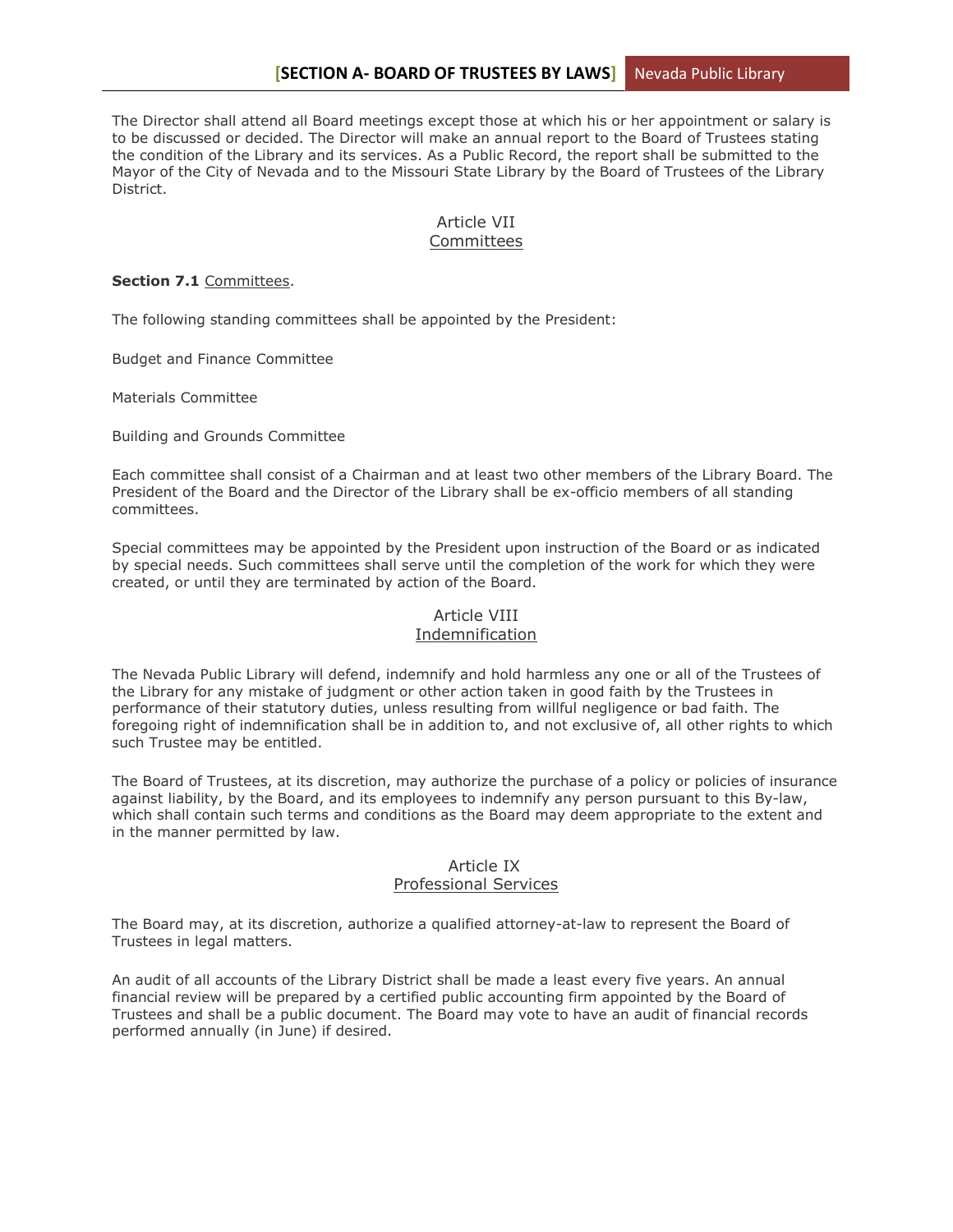### Article X Conflict of Interest

The Board of Trustees shall adopt and annually review a Conflict of Interest Policy. The purpose of the policy shall be to protect the Library District's interest when it contemplates entering into a transaction or arrangement that might benefit the private interest of a member of the Board of Trustees, or Director of the Library, or might result in a possible excess benefit transaction.

#### Article XI Nepotism

No person shall be employed by the Board of Library Trustees or by the Director who is related within the third degree by blood or marriage to any Trustee of the Board.

# Article XII Amendments of By-laws

These By-laws may be amended at any regular meeting of the Library Board by unanimous vote of the Board. In the absence of a unanimous vote, such amendments shall be considered passed and in force if carried by a two-thirds majority at the next regular meeting of the Board, providing a quorum is present, and all Board members are advised in writing of the action to be taken at least two weeks prior to the next meeting.

# **Code of Ethics - Trustees**

# **Approved by the PLA Board of Directors, and the ALTA Board of Directors, July 9, 1985**

Trustees must promote a high level of library service while observing ethical standards.

Trustees must avoid situations in which personal interests might be served or financial benefits gained at the expense of library users, colleagues, or the institution.

It is incumbent upon any trustees to disqualify himself/herself immediately whenever the appearance of a conflict of interest exists.

Trustees must distinguish clearly in their actions and statements between their personal philosophies and attitudes and those of the institutions, acknowledging the formal positions of the board even if they personally disagree.

A trustee must respect the confidential nature of library business while being aware of and in compliance with applicable laws governing freedom of information.

Trustees must be prepared to support to the fullest the efforts of librarians in resisting censorship of library materials by groups or individuals.

Trustees who accept appointment to a library board are expected to perform all of the functions of library trustees.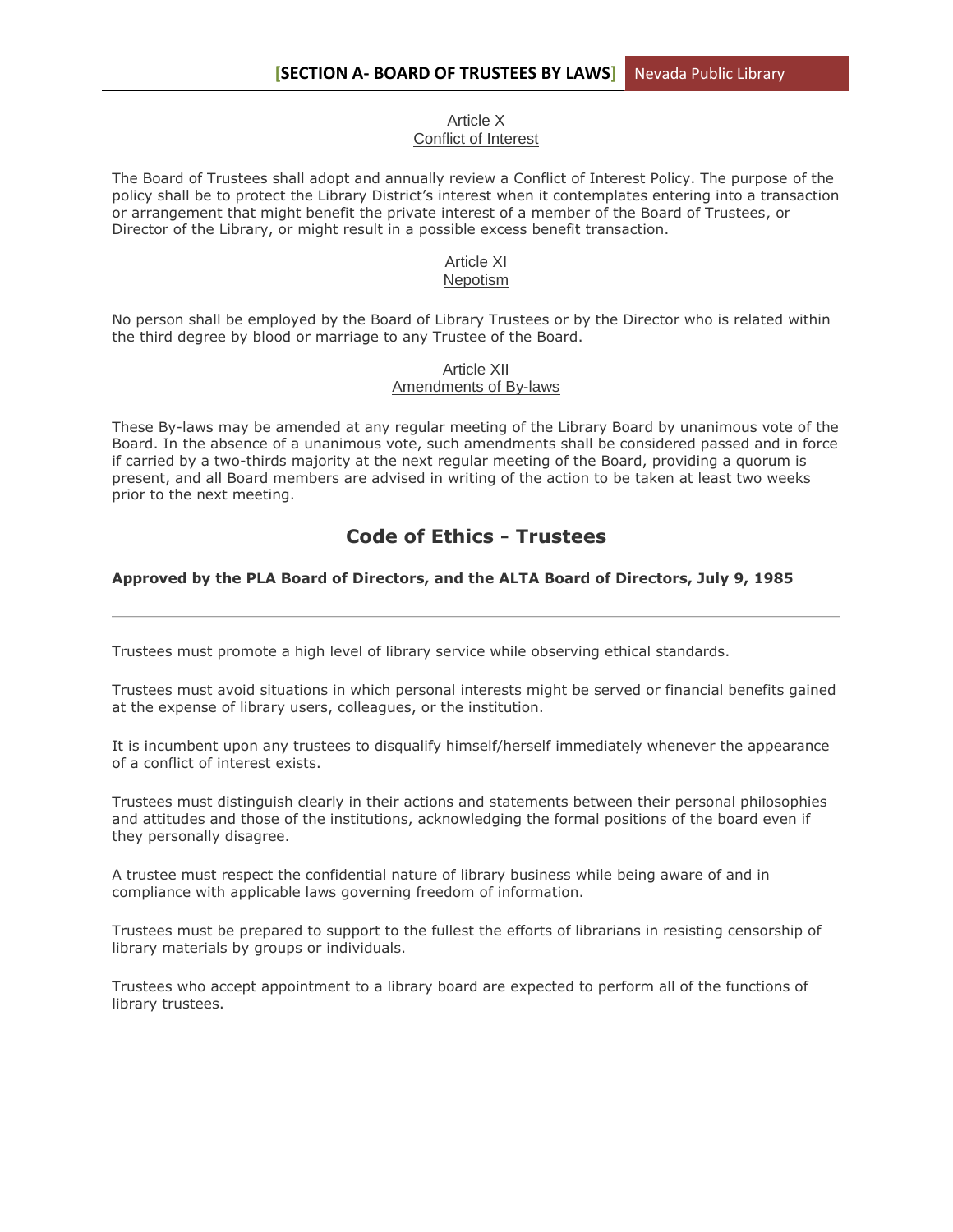# **Major Board Decisions**

The Board of Trustees may declare agenda items to be Major Board Decisions.

Major Board Decisions shall require **a minimum twenty day** study period before enactment.

Any changes to Goals, Expansion and Physical Plant, By-laws of the Board, Collections Management Policy, are considered to be Major Board Decisions.

The Budget Document shall be developed over a period of months beginning no later than April of the calendar year preceding the fiscal year. Major public policy decisions related to the budget shall be presented to the Board and the resulting decisions incorporated into a document to be presented for final passage.

The Director or Board President may recommend that other policies, agreements or actions of the District by their nature constitute a Major Board Decision.

Other decisions may be tabled as per Roberts Rules of Order upon a majority vote of those present.

# **Open Meetings and Records**

In compliance with RSMo 610.030 of the Open Meetings and Records law which requires each political subdivision to provide a reasonable written policy making meetings, records and votes of the Nevada Public Library Board, any Board committees, and inter-related corporations such as the Nevada Public Library Foundation are open to the public. However, the Nevada Public Library (herein referred as a public governmental body) and its constituent organizations may close any meeting, record or vote relating to the following:

- a. Legal actions, causes of action or litigation involving a public governmental body and any confidential or privileged communications between a public governmental body of its representatives and its attorneys. However, any body relating to litigation involving any public governmental body shall be made public upon final disposition of the matter voted upon; provided, however, in matters involving the exercise of the power of eminent domain, the vote shall be announced or become public immediately following the action on the motion to authorize institution of such a legal action. Legal work product shall be considered a closed record.
- b. Lease, purchase or sale of real estate by a public governmental body where public knowledge of the transaction might adversely affect the legal consideration therefore. However, any vote or public record approving a contract relating to the lease, purchase or sale of real estate by a public governmental body shall be made public upon execution of the lease purchase or sale of the real estate.
- c. Hiring, firing, disciplining, or promoting an employee of a public governmental body. However, any vote on a final decision, when taken by a public governmental body, to hire, fire, promote, or discipline an employee of a public governmental body must be made available to the public with a record of how each member voted within seventy-two hours of the close of the meeting where such action occurs; provided, however, that any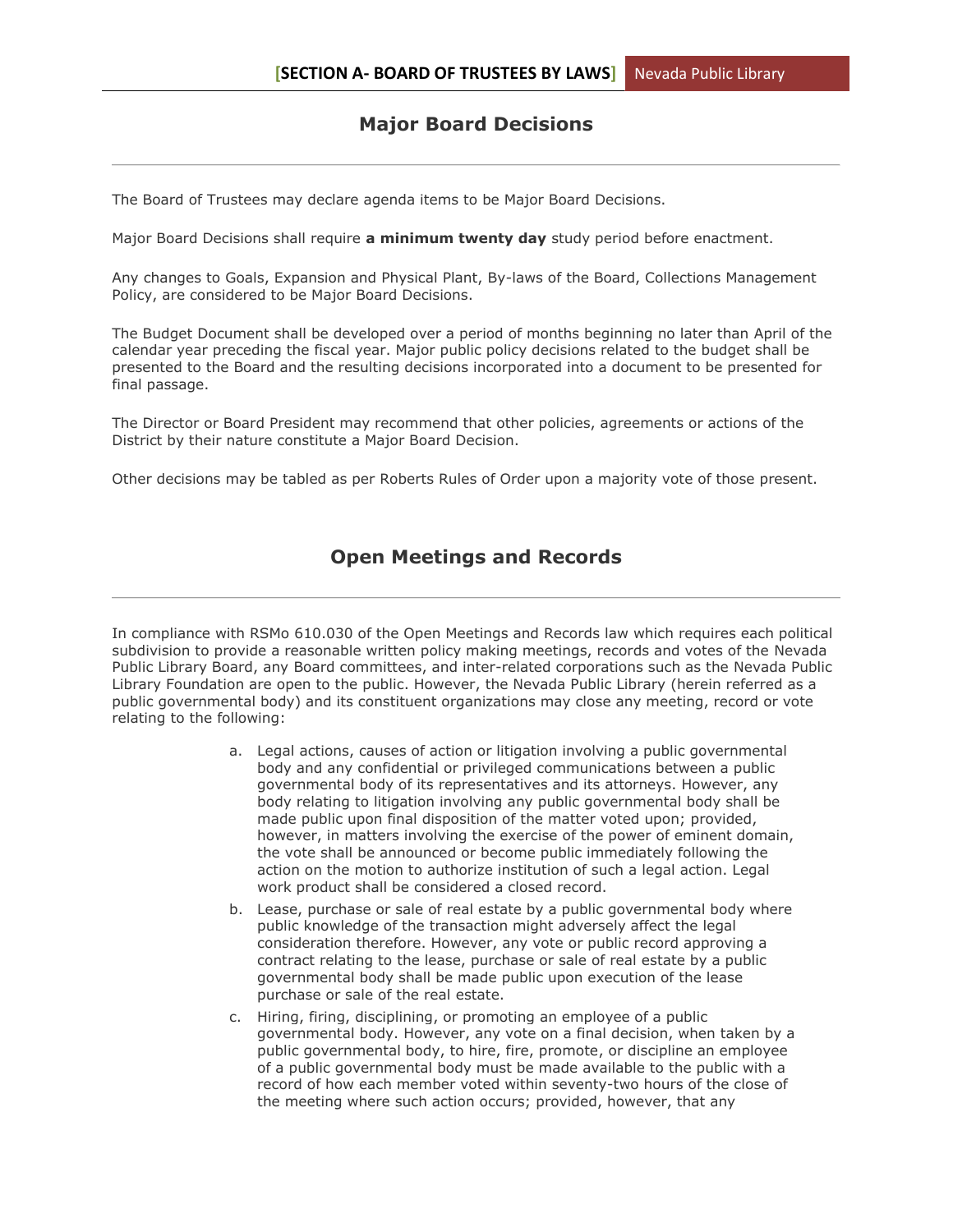employee so affected shall be entitled to prompt notice before such decision is made available to the public.

- d. Non-judicial mental or physical health proceedings involving identifiable persons, including medical, psychiatric, psychological or alcoholism or drug dependence diagnosis or treatment.
- e. Testing and examination materials, before the test or examination is given or if it is to be given again before so given again.
- f. Welfare cases if identifiable individuals.
- g. Preparation, including any discussions or work product, on behalf of a public governmental body of its representatives for negotiations with employee groups.
- h. Software codes for electronic date processing and documentation thereof.
- i. Specifications for competitive bidding, until either the specifications are officially approved by the public governmental body or the specifications are published for bid.
- j. Sealed bids and related documents, until the earlier of either when the bids are opened, or all bids are accepted or all bids are rejected.
- k. Individually identifiable personnel records, performance ratings or records pertaining to employees or applicants for employment, except that this exemption shall not apply to the names, positions, salaries and lengths of service of officers and employees of public agencies once they are employed by such.
- l. Records that are protected from disclosure by law.
- m. Meetings and public records relating to scientific and technological innovations in which the owner has a proprietary interest.
- n. Confidential or privileged communications between a public governmental body and its auditor, including all auditor work product.
- o. Operational guidelines and policies developed, adopted, or maintained by any public agency responsible for law enforcement, public safety, first response, or public health for use in responding to or preventing any critical incident which is or appears to be terrorist in nature and which has the potential to endanger individual or public safety or health. Nothing in this exception shall be deemed to close information regarding expenditures, purchases, or contracts made by an agency in implementing these guidelines or policies. When seeking to close information pursuant to this exception, the agency shall affirmatively state in writing that disclosure would impair its ability to protect the safety or health of persons, and shall in the same writing state that the public interest in nondisclosure outweighs the public interest in disclosure of the records. This exception shall sunset on December 31, 2008.
- p. Existing or proposed security systems and structural plans of real property owned or leased by a public governmental body, and information that is voluntarily submitted by a non-public entity owing or operating an infrastructure to any public governmental body for use by that body to devise plans for protection of that infrastructure, the public disclosure of which would threaten public safety. Records related to the procurement of or expenditures relating to security systems purchased with public funds shall be open.
- q. When seeking to close information pursuant to this exception, the public governmental body shall affirmatively state in writing that disclosure would impair the public governmental body's ability to protect the security of safety of persons or real property, and shall in the same writing state that the public interest in nondisclosure outweighs the public interest in disclosure of the records.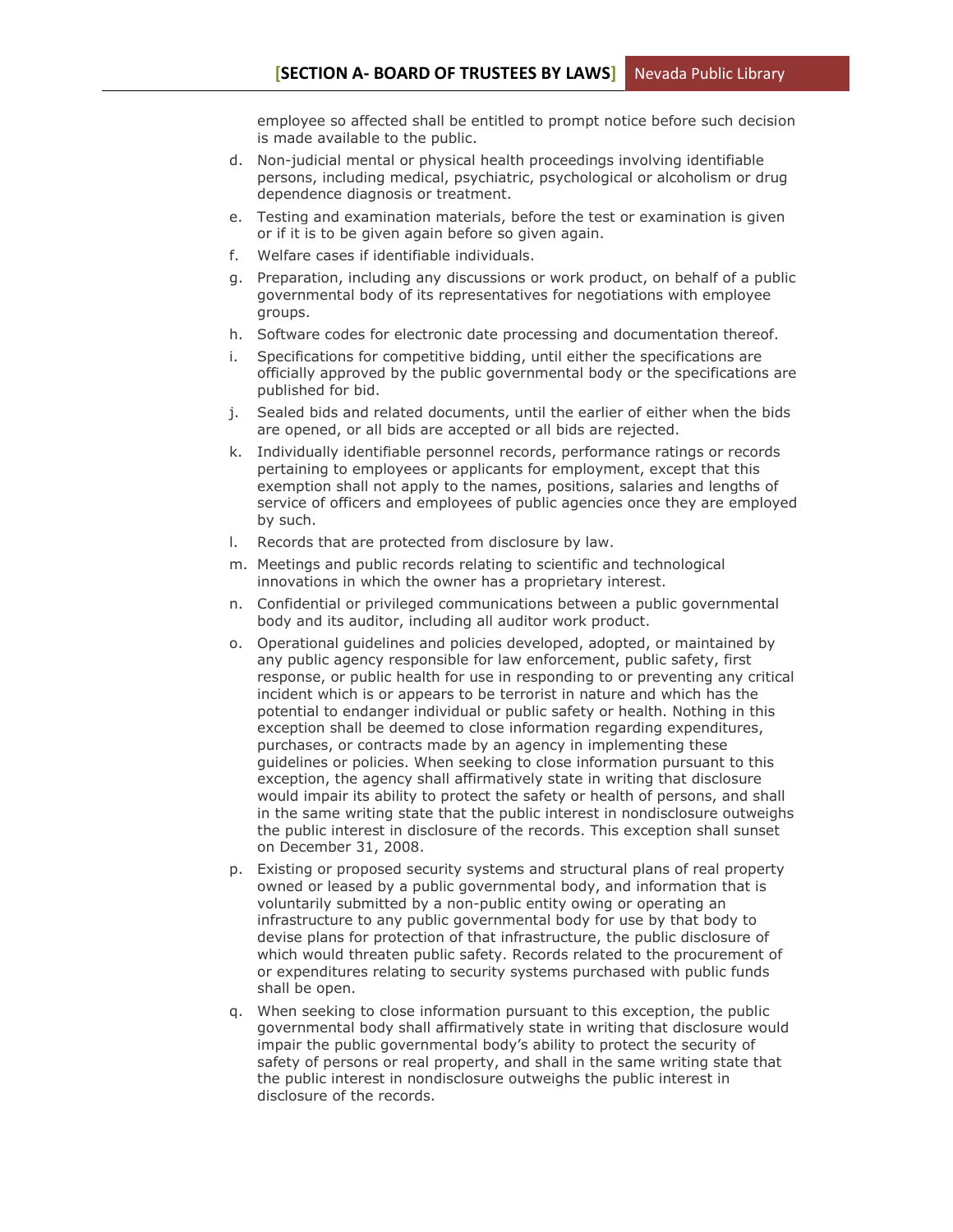- r. Records that are voluntarily submitted by a nonpublic entity shall be reviewed within ninety days of submission to determine if retention of the document is necessary in furtherance of a security interest. If retention is not necessary, the documents shall be returned to the nonpublic government body or destroyed.
- s. Records that identify the configuration of components or the operation of a computer, computer system, computer network, or telecommunications network, and would allow unauthorized access to or unlawful disruption of a computer, computer system, computer network, or telecommunications network of a public governmental body. This exception shall not be used to limit or deny access to otherwise public records in a file, document, date file or database containing public records. Records related to the procurement of or expenditures relating to such computer, computer system, computer network or telecommunications network, including the amount of moneys paid by, or on behalf of, a public governmental body for such computer, computer system, computer network or telecommunications network shall be open.
- t. Credit card numbers, personal identification numbers, digital certificates, physical and virtual keys, access codes or authorization codes that are used to protect the security of electronic transactions between a public governmental body and a person or entity doing business with a public governmental body. Nothing in this section shall be deemed to close the record of a person or entity using a credit card held in the name of a public governmental body or any record of a transaction made by a person using a credit card or other method of payment for which reimbursement is made by a public governmental body.

All records that may be closed hereby are deemed closed records unless the governmental body votes to make them public. Before closing a meeting to the public, a majority of a quorum of the governmental body must vote to do so in a public vote. The vote of each member of the government body on the question of closing a meeting or vote and the reason for closing the meeting by reference to a specific exception shall be announced at a public meeting and entered into the minutes.

The governmental body shall give notice of the time, date and place of a closed meeting and the reason for holding it by reference to a specific exception. The notice shall be the same as in (4) below. No other business may be discussed in a closed meeting that does not directly relate to the specific reason announced to close the meeting to the public. Public governmental bodies holding a closed meeting must close only an existing portion of the meeting facility necessary to house the members of the public governmental body in the closed session, allowing members of the public to remain to attend any subsequent open session held by the public governmental body following the closed session.

The governmental body shall give notice of the time, date, place and agenda of each meeting. The notice shall be placed on the appropriate bulletin board at District Administrative Offices at least 24 hours, exclusive of weekends and holidays, prior to the meeting. If an emergency makes it impossible to give 24 hours notice, the reason must be reflected in the minutes. Notice also shall be given to any representatives of the news media who requests notice of a particular meeting.

Each meeting shall be held at a place reasonably accessible to the public, and at a time reasonably convenient to the public, unless for good cause such a place or time is impossible or impractical. When it is necessary to hold a meeting on less than 24 hours notice, or at a place that is not reasonably accessible to the public, or at a time that is not reasonably convenient to he public, the nature of the good cause justifying that departure form the normal requirement shall e stated in the minutes.

A formally constituted subunit of a parent governmental body may conduct a meeting without notice during a lawful meeting of the parent governmental body, a recess in that meeting, or immediately following that meeting, if the meeting of the subunit is publicly announced at the parent meeting and the subject of the meeting reasonably coincides with the subjects discussed or acted upon by the parent governmental body.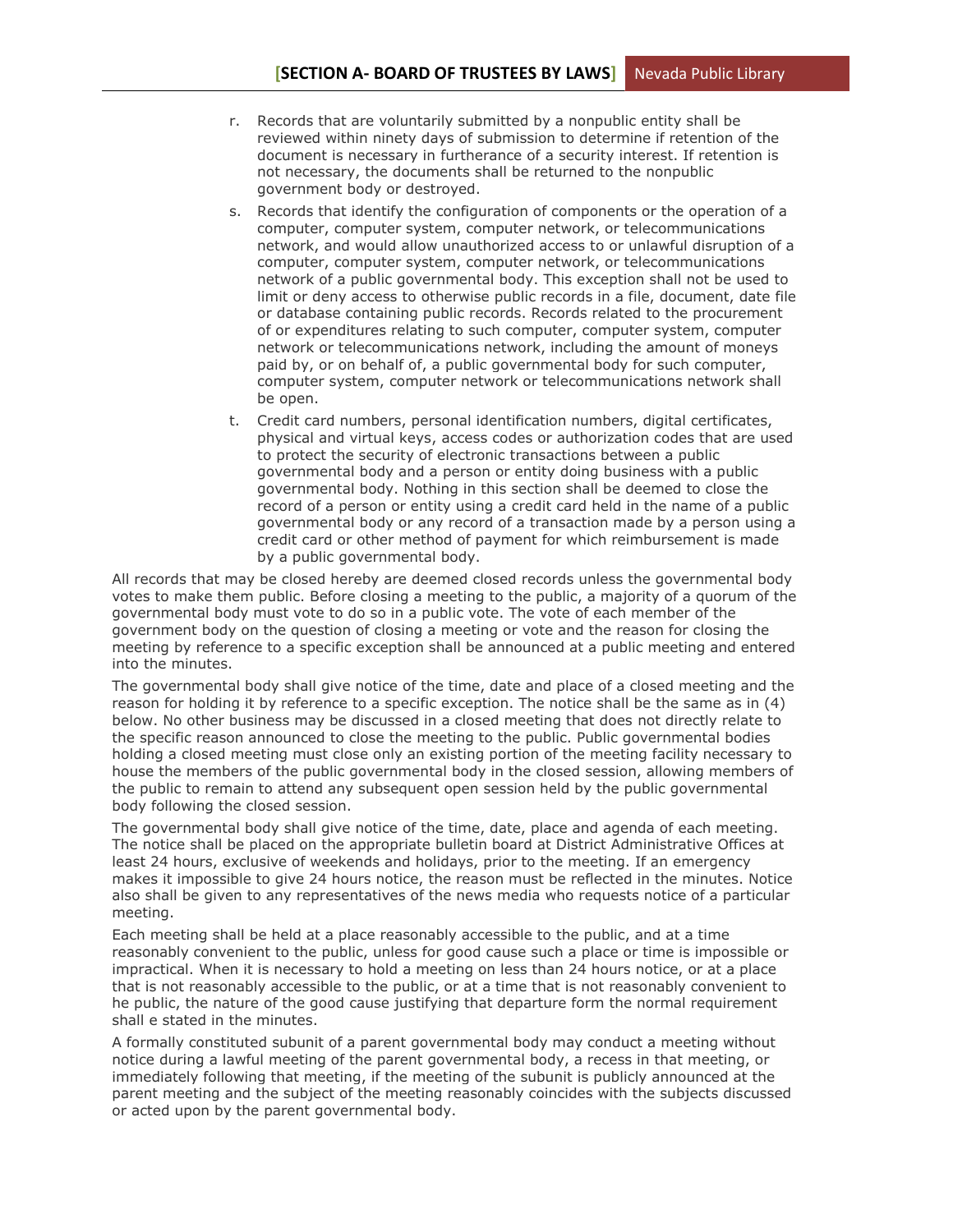A public body shall allow for the recording by audiotape, videotape, or other electronic means of any open meeting. A public body may establish guidelines regarding the manner in which such recording is conducted so as to minimize disruption to the meeting. No audio recording of any meeting, record, or vote closed pursuant to the provision of section 610.021 shall be permitted without permission of the public body; any person who violates this provision shall be guilty of a class C misdemeanor.

Any member of a public governmental body who transmits any message relating to public business by electronic means shall also concurrently transmit that message to either the member's public office computer or the custodian of records in the same format. The provisions of this section shall only apply to messages sent to two or more members of that body so that, when counting the sender, a majority of the body's members are copied. Any such message received by the custodian or at the member's office computer shall be a public record subject to the exceptions above.

The Coordinator of Finance and Support Services shall be the custodian of records and will be responsible for maintenance and control of all records. The custodian shall provide public access to all public records as soon as possible but no later than the third business day following the date the request is received by the custodian. If additional delay is necessary, the custodian shall give an explanation for the delay and the date the record will be available for inspection.

If a request for access is denied, the custodian shall provide, upon request, a written statement of the grounds for such denial. Such statement shall cite the specific provision of law under which access is denied and shall be furnished to the requestor no later than the end of the third business day following the date the request for the statement is received.

The custodian shall charge 20 cents per page. The custodian shall receive (or may require) payment prior to duplicating copies.

Fees for providing access to public records maintained on computer facilities, recording, tapes or disks, videotapes or films, pictures, pays slides, graphic, illustrations or similar audio or visual items or devices, and for paper copies larger than nine by fourteen inches shall include only the cost of copies, staff time, which shall not exceed the average hourly rate of pay for staff of the public governmental body required for making copies and programming, if necessary, and the cost of the disk, tape or other medium used for the duplication. Fees for maps, blueprints, or plats that require special expertise to duplicate may include the actual rate of compensation for the trained personnel required to duplicate such maps, blueprints or plats. If programming is required beyond the customary and usual level to comply with a request for records or information, the fees for compliance may include the actual costs of such programming.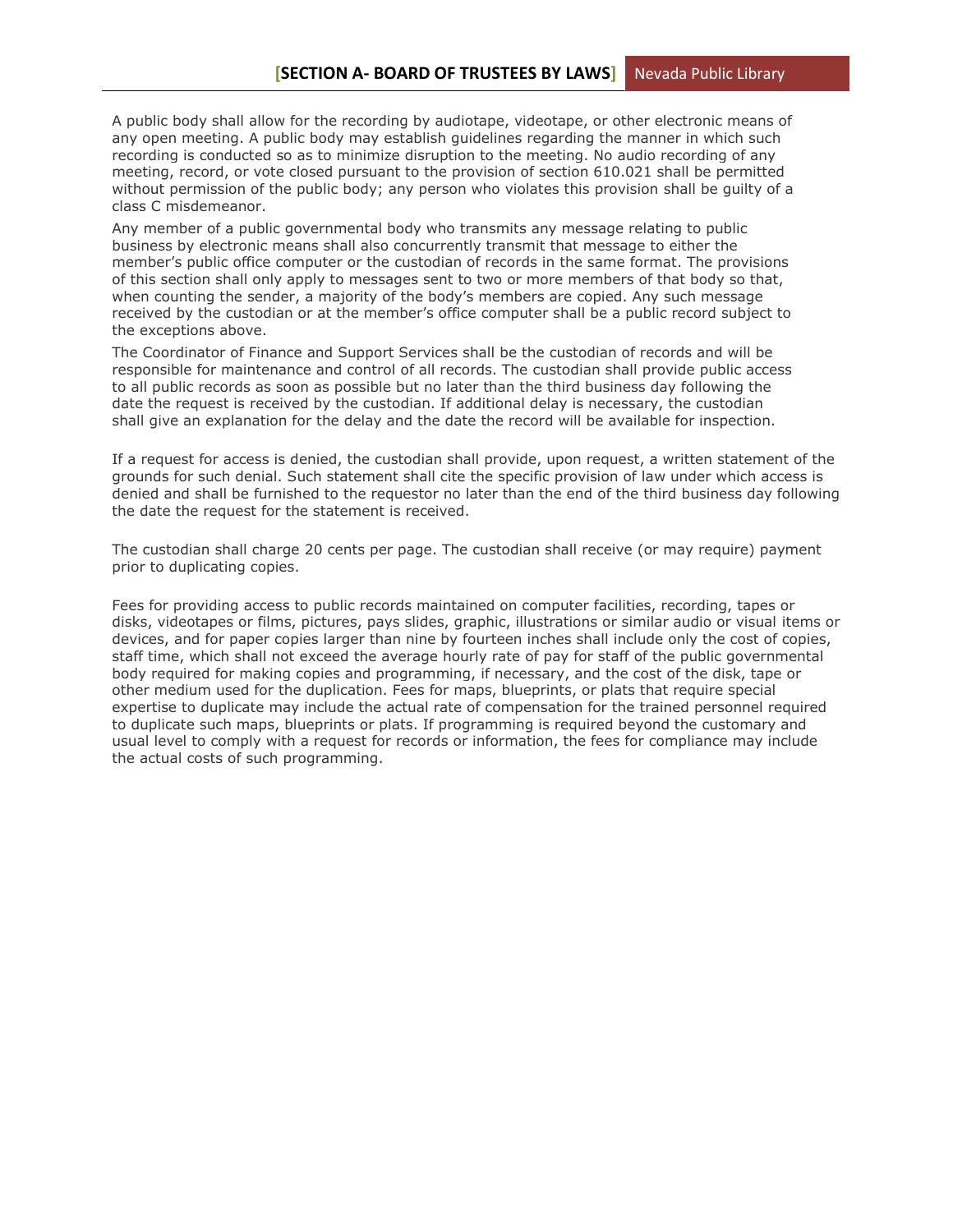# **Order of Business**

The Order of Business of the Nevada Public Library shall be:

- Call to Order
- Roll Call
- Public Comments
- Minutes
- Reports
	- o Financial
	- o Director's
	- o Committee's
	- o Special Projects
- Activities at the Library
- Old Business
- New Business
- Adjournment

# **Quorum of the Board**

The Quorum of the Board of Trustees shall consist of five members.

If a quorum is not present, reports may be given but no agenda business shall be undertaken.

# **Time and Place of Regular Meetings**

Regular meetings of the Board of Trustees of the Nevada Public Library shall be held on the fourth Thursday of the month at 5:15 p.m.

Meetings may be held at the library, the meeting room, or in special circumstances at other buildings accessible to the public.